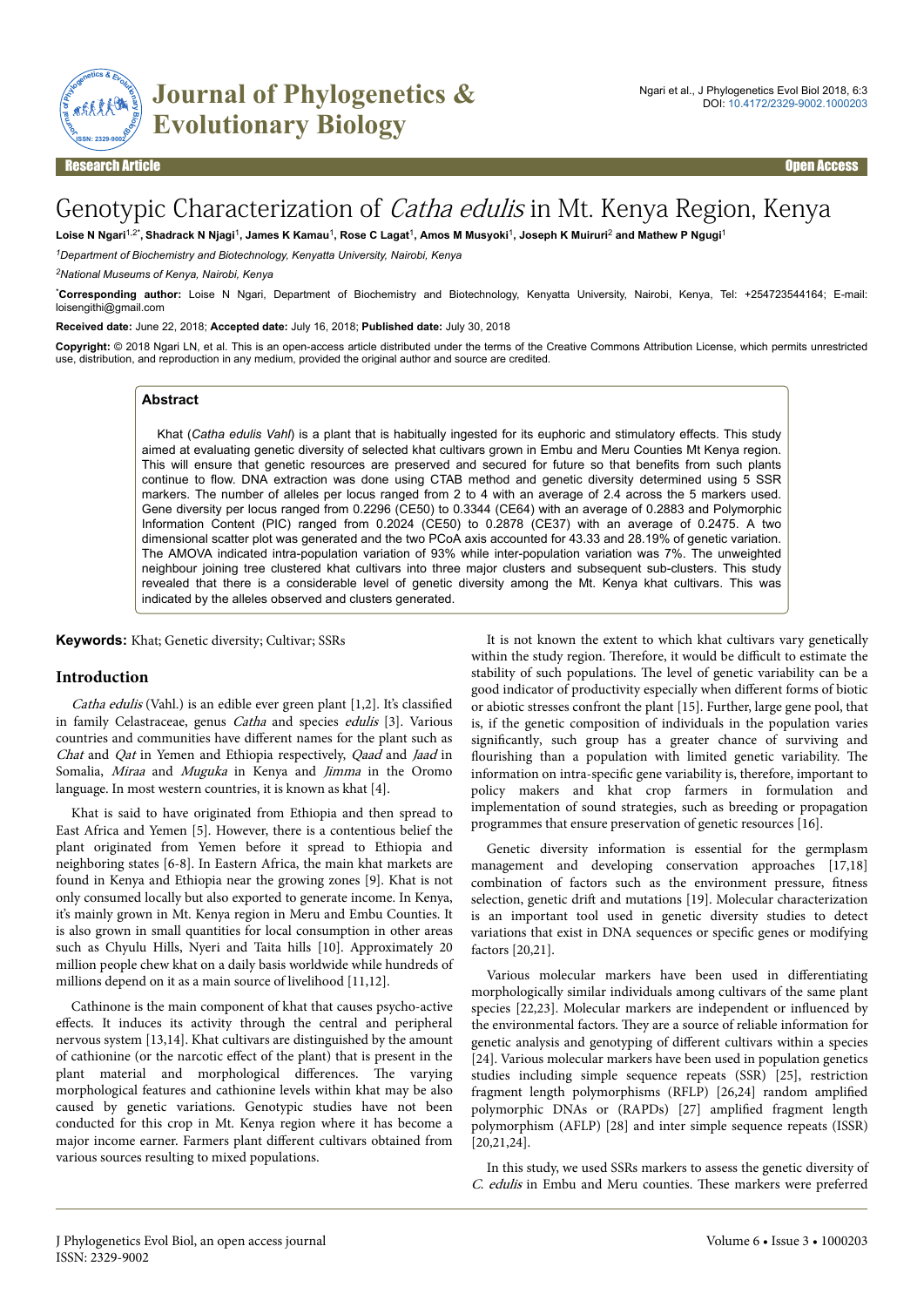#### Page 2 of 8

because they have been used effectively for various genetic diversity studies of many tropical species [20,21]. Нe main objective of this study was to evaluate the genetic relationship of 30 khat samples collected from different region in Embu and Meru Counties. The main objective of this study was to evaluate the genetic relationship of 30 khat samples collected from different region in Embu and Meru Counties.

# **Materials and Methods**

### **Collection sites**

The germplasm was collected from Meru and Embu Counties in 12 major khat producing wards (Figure 1). Нe wards in Meru County included Maua, Kangeta, Kianjai, Gaiti and Muthaara. Embu County wards included Kaaga South, Kaaga North, Kithimu, Mbeti South, Mbeti North, Mavuria and Muminji. Meru County is located at 0.047036 degrees North and 37.649808 degrees East on northeast slope of Mt. Kenya and its altitude is approximately 1500 metres. Нe area receives about 1366 mm per annum. Embu County lies between latitude 0º8" and 0º35" South and longitude 37º40" East.

### **Area of study**



Figure 1: A map of Kenya showing the location of Embu and Meru Counties Meru County Wards included: Maua, Kangeta, Kianjai, Gaiti, Muthaara while Embu County Wards included; Kaaga South, Kaaga North, Kithimu, Mbeti south, Mbeti North, Mavuria, and Muminji

### **Specimen collection**

Leaves used for molecular studies were picked with aseptic scalpel and placed in a cooler box then transported to National Museums of Kenya, Molecular Genetics Laboratory where molecular analysis was done. They were then kept at -20°C awaiting DNA extraction. All the information on these plants was recorded based on local names given by Meru and Embu communities and geographic distribution (Appendix1). Нe local names given by farmers included; Kira kieru-1,

Kira kieru-2, Kira kieru-3, Kira kiiru-1, Kira kiiru-2, Kira gitune-1, Kira gitune-2, Muchuri, Kithara, Mutimutiri, Mugiza-1, Mugiza-2, Mugumo-1, Mugumo-2, Mugumo 3, Mugumo-4, Mugumo-5, Muguka-1, Muguka-2, Muguka-3, Muguka-4, Muguka-5, Muguka wakarimi, Gitu,Mutamucii, Mukurukuru, Muruti, Muceke, Mitune, and Mumbu.

# **Deoxyribonucleic acids (DNA) extraction and microsettlite analysis**

A Modified Cetyltrimethy Ammonium Bromide (CTAB) protocol described by Doyle and Doyle [29] was used for khat genomic DNA extraction. Нe DNA was dissolved in 100 μl DNAse-free water and tapped to ensure that the pellet was completely dissolved. It was then incubated at 35ºC for 2 hours and stored at -20ºC. Нe quality of DNA was determined by 1% agarose gel electrophoresis. A total of 5 μl of each DNA sample was added to 2 μl of bromophenol blue dye and then loaded. The gel was run at a constant voltage of 100 volts for 30 minutes, then visualized under UV Trans-illuminator and images taken by a digital camera. Presence of distinct and bright bands in the gel was an indication of good quality DNA. Five SSR markers were used and showed clear and distinguishable bands between various khat individual samples. Reproducibility of the primers was tested by replicating the PCR amplification. Details of the marker used in this study are listed in the Table 1.

### **Polymerase chain reaction (PCR) amplification**

Genomic DNA from each sample was used as a template for amplification. Amplification was carried out in 25 µl reaction volume prepared by adding 16µl of PCR sterilized water in PCR premix tube, 4 µl DNA templates and 0.5 µl of primer both forward and reverse was used.as per AccuPrep ® PCR amplification Kit. PCR reactions were carried out in Нermal cycler (Gene Amp PCR system 2400) perkin elmer. Нe PCR cycles were programmed as denaturation 95ºC for 1 min, 94ºC for 30 sec, annealing temperature of 50ºC-60ºC (depending on the primer used) for 30 sec, elongation of 72ºC for 1 min for 35 cycles and an additional temperature of 72ºC for 5 min for final extension. Нe reaction was maintained at 4ºC and PCR products stored at -2°C after completion.

The PCR amplicons were resolved by horizontal gel electrophoresis on 2.0% agarose gels stained with ethidium bromide. Нis was then allowed to run for 1 hour. A volume of 2 µl of loading dye was added to 7 µl of each PCR product, thoroughly mixed then loaded onto the wells of the gel. One well of the gel was loaded with 5 μl of 100 bp DNA ladder (Invitrogen®). Нe gel was run for a period of 1.5 hours at a constant voltage of 100 V. Нe PCR amplicons were viewed under UV light and gel photos taken. Нe sizes of the bands were determined using l00 bp DNA ladder. Нis was repeated for all markers sets used. Clearly resolved unambiguous bands were scored as 1 and 0 for presence and absence respectively.

# **Data analysis**

Genetic data was analysed using DARwin version 6.0.12, powermarker version 3.25 software [30] and GenALEx version 6.5 [31] statistical software. DARwin version 6.0.12 software, calculated genetic distance using Jacards dissimilarity coefficient followed by a dendrogram reconstruction using unweighted Neighbor Joining as implemented with 1000 permutations bootstraps. Powermarker version 3.25 software was used to analyze khat samples on the basis of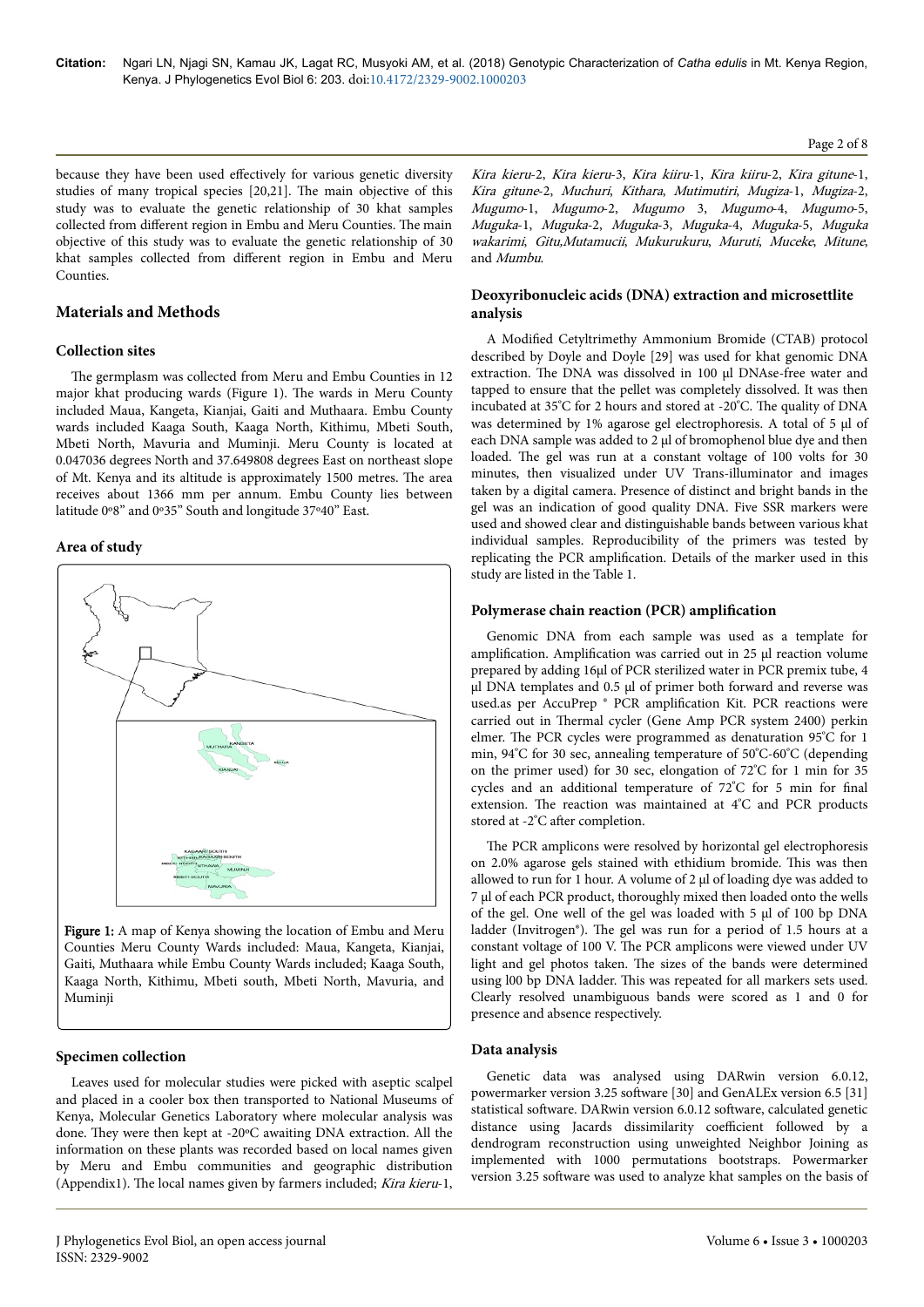### Page 3 of 8

four statistical parameters; major allele frequency, allele number, gene diversity and polymorphism information content (PIC). Using GenALEx 6.5 software. Analysis of Molecular Variance (AMOVA) was carried out to reveal the partition and variation within and among the populations. Principle coordinate analysis (PCoA) was also conducted to visualize the relationship between the sample populations among 30 khat individual samples.

| Marker      | <b>Forward primer</b>       | Reverse primer              | <b>Repeated motif</b> | <b>Estimated bp</b> |  |  |  |  |
|-------------|-----------------------------|-----------------------------|-----------------------|---------------------|--|--|--|--|
| <b>CE37</b> | ACTCGAAAAACATGGTGCAG        | <b>TGAGCCTCAATCTGGAGACA</b> | (ATCT)11              | 208-276             |  |  |  |  |
| <b>CE39</b> | AGCAGCAGCAACAACAAGAA        | AGCAAGGGAGGCCTTATTA         | (AAC)6                | 171-185             |  |  |  |  |
| <b>CE34</b> | GCCAACCTCTTGTTCTGGAG        | <b>TAGGTTTGGCCATTCGATTC</b> | (CT)12                | 179-218             |  |  |  |  |
| <b>CE50</b> | CGGATGCCAAAACACTATCA        | ATCCAAGAGGTTTTGGTTGC        | (CT)12                | 208-218             |  |  |  |  |
| <b>CE64</b> | <b>CCTTCTATCACCCTCCCACA</b> | CCCTCTGTATTGCACGGTTT        | (CT)11                | 251-263             |  |  |  |  |

Table 1: SSR Markers used in the study.

# **Results**

# **Assessment SSR profile**

In the five microsatellite markers used on 30 khat samples, a total of 22 alleles were detected. Нe number of alleles per locus ranged from 2 to 4, with an average of 2.4 alleles and the size of the bands ranged from 200 bp to 500 bp. Нe highest number of alleles was seen in marker CE 37, and the least was seen in all the other markers (Table 2). The average gene diversity among all the selected samples was 0.2883. The Polymorphism Information Content (PIC) value of each marker varied for all tested SSR loci. Нe values ranged from 0.2024 (CE 50) to 0.2878 (CE 37) with an average of 0.2475 per locus (Table 2). Some bands presented by microsatellite markers were shared (Figures 2 and 3).

| <b>Marker</b> | <b>Major allele frequency</b> | Allele no | Gene diversity | <b>PIC</b> |
|---------------|-------------------------------|-----------|----------------|------------|
| <b>CE37</b>   | 0.8166                        | 4         | 0.3044         | 0.2878     |
| <b>CE39</b>   | 0.7963                        | 2         | 0.3044         | 0.2509     |
| <b>CE34</b>   | 0.8111                        | 2         | 0.2688         | 0.2194     |
| <b>CE50</b>   | 0.8666                        | 2         | 0.2296         | 0.2024     |
| <b>CE64</b>   | 0.7833                        | 2         | 0.3344         | 0.2769     |
| Mean          | 0.8148                        | 2.4       | 0.2883         | 0.2475     |

Table 2: Major Allele Frequency, Allele Number, Gene Diversity and PIC Values of the SSR Markers.



Figure 2: SSR CE50 gel image showing amplification products for some of the 30 samples separated on 2% agarose gel; M-Molecular ladder, A-Kira kiiru 2, B-Muguka 1, C-Muchuri, D-Mugiza 1, E-Mugumo 3, F-Mugumo 4, G-Kithaara, H-Muguka 3, I-Muguka wa karimi, J-Mugiza 2, K-Muguka 4 and L-Kira kieru.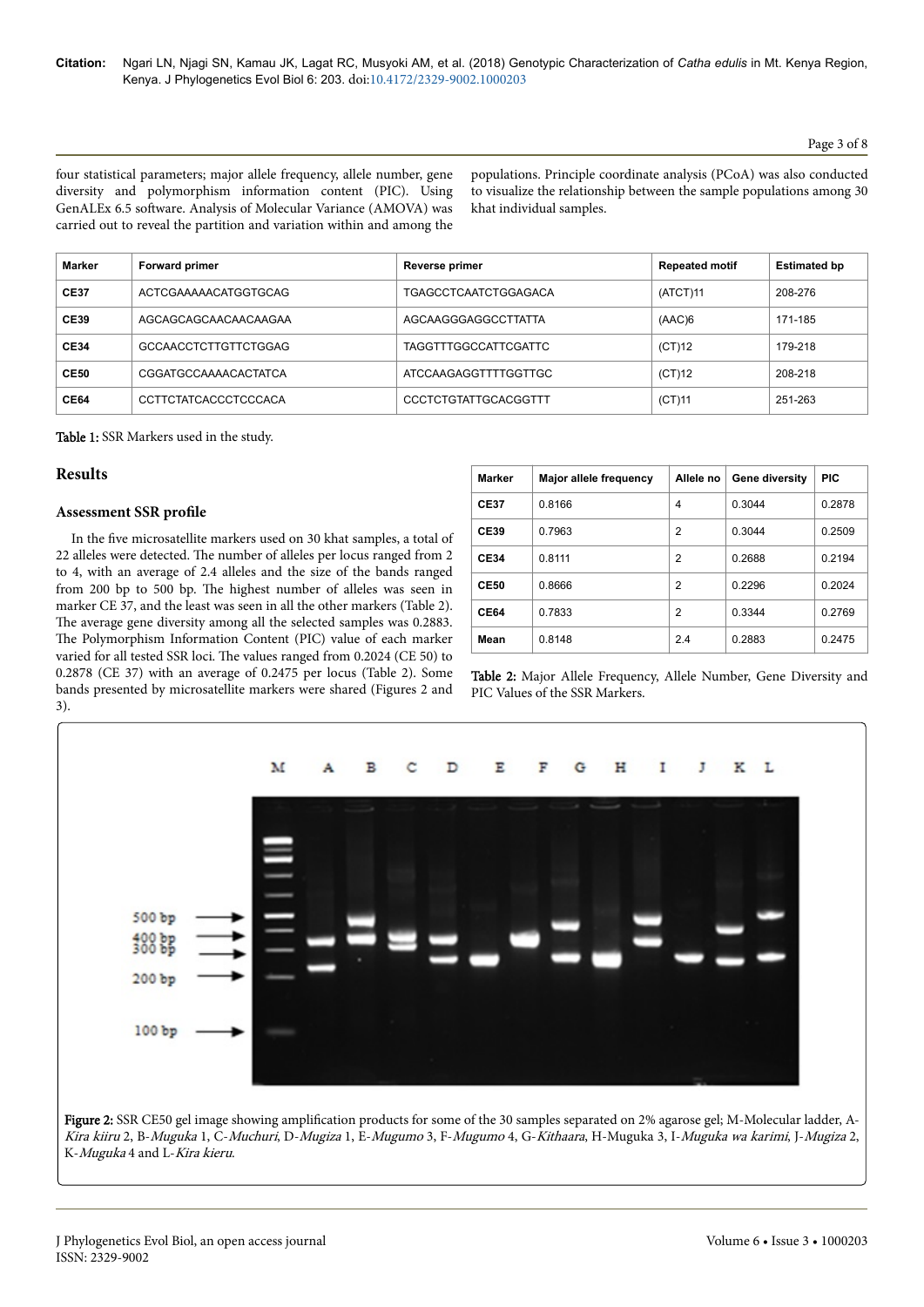**Citation:** Ngari LN, Njagi SN, Kamau JK, Lagat RC, Musyoki AM, et al. (2018) Genotypic Characterization of *Catha edulis* in Mt. Kenya Region, Kenya. J Phylogenetics Evol Biol 6: 203. doi:10.4172/2329-9002.1000203



Figure 3: SSR CE64 gel image showing amplification products for some of the 30 samples separated on 2% agarose gel. A: Kira kieru 1; B: Kira kiiru 1; C: Kira gitune 1; D: Kira kieru 2; E: Kira gitune 2; F: Kirakiiru 3; G: Mugiza 2; M: Molecular ladder (100)

# **Genetic dissimilarity**

A dissimilarity matrix based on Jaccard's dissimilarity index was calculated targeting shared microsatellite alleles and was used to determine the relatedness among the 30 *C.edulis* samples. The pairwise genetic dissimilarity values ranged from 1.000 to 0.000 (Table 3). Нe highest level of dissimilarity (100%) was in cultivars Muguka-2, Kira

kieru-1, Muchuri, Muguka wa karimi, Mugumo-1, Kira kiiru-1, Muguka-2, Mugumo-1, Mutimutiri, Mugiza-2 Mugiza-2 and Muguka-1. On the other hand, the dissimilarity matrix of 0.000% was seen in cultivar Kira gitune-1, Mugiza-1, Mugumo-3, Kithara, Kiira kieru-3, Mugumo-3, Mugiza-1, Mukurukuru and Kirakiru-1.

|                  | kirakieru1 kirakiiru1 e1 |        | kiragitun mutimutir |        |              |        |        |        |        |        |  |        |        |        |        |               | kiragitune2 kirakieru3 mugiza2 kirakiiru2 mugumo2 mugumo1 muguka1 muguka2 muchuri mugiza1 mugumo3 mugumo4 kiithara muguka3 mugukawakarimi lgitu |                 |        |        |        | muguka4 mutamucii ikirakieru2 mukurukuru muruti muguka5 muceke mugumo5 igitune mombo |     |        |        |       |  |
|------------------|--------------------------|--------|---------------------|--------|--------------|--------|--------|--------|--------|--------|--|--------|--------|--------|--------|---------------|-------------------------------------------------------------------------------------------------------------------------------------------------|-----------------|--------|--------|--------|--------------------------------------------------------------------------------------|-----|--------|--------|-------|--|
| kira kiiru 1     | 0.3333                   |        |                     |        |              |        |        |        |        |        |  |        |        |        |        |               |                                                                                                                                                 |                 |        |        |        |                                                                                      |     |        |        |       |  |
| kira gitune 1    | 0.3333                   |        |                     |        |              |        |        |        |        |        |  |        |        |        |        |               |                                                                                                                                                 |                 |        |        |        |                                                                                      |     |        |        |       |  |
| muti mutiri      | 0.7778                   | 0.75   | 0.75                |        |              |        |        |        |        |        |  |        |        |        |        |               |                                                                                                                                                 |                 |        |        |        |                                                                                      |     |        |        |       |  |
| kira gitune 2    | 0.5                      | 0.3333 | 0.3333              | 0.625  |              |        |        |        |        |        |  |        |        |        |        |               |                                                                                                                                                 |                 |        |        |        |                                                                                      |     |        |        |       |  |
| kira kieru 3     | 0.3333                   |        |                     | 0.75   |              |        |        |        |        |        |  |        |        |        |        |               |                                                                                                                                                 |                 |        |        |        |                                                                                      |     |        |        |       |  |
| mugiza 2         | 0.5714                   | 0.7143 | 0.7143              | 0.75   | 0.7143       |        |        |        |        |        |  |        |        |        |        |               |                                                                                                                                                 |                 |        |        |        |                                                                                      |     |        |        |       |  |
| kira kiiru 2     | 0.7692                   | 0.8462 | 0.8462              | 0.3846 | 0.8462       | 0.4615 |        |        |        |        |  |        |        |        |        |               |                                                                                                                                                 |                 |        |        |        |                                                                                      |     |        |        |       |  |
| mugumo 2         | 0.5                      | 0.6667 | 0.6667              | 0.8333 | 0.6667       | 0.1429 | 0.5385 |        |        |        |  |        |        |        |        |               |                                                                                                                                                 |                 |        |        |        |                                                                                      |     |        |        |       |  |
| mugumo 1         |                          |        |                     | 0.875  |              | 0.8571 | 0.9231 |        |        |        |  |        |        |        |        |               |                                                                                                                                                 |                 |        |        |        |                                                                                      |     |        |        |       |  |
| muguka 1         | 0.7                      | 0.5    |                     | 0.2    | 0.8          | 0.6923 | 0.2308 | 0.7692 | 0.9    |        |  |        |        |        |        |               |                                                                                                                                                 |                 |        |        |        |                                                                                      |     |        |        |       |  |
| muguka 2         |                          |        |                     |        |              |        |        |        |        |        |  |        |        |        |        |               |                                                                                                                                                 |                 |        |        |        |                                                                                      |     |        |        |       |  |
| muchuri          |                          |        |                     |        |              |        |        |        |        |        |  |        |        |        |        |               |                                                                                                                                                 |                 |        |        |        |                                                                                      |     |        |        |       |  |
| mugiza 1         | 0.333                    |        |                     | 0.75   |              | 0.7143 | 0.8462 | 0.6667 |        | 0.8    |  |        |        |        |        |               |                                                                                                                                                 |                 |        |        |        |                                                                                      |     |        |        |       |  |
| mugumo 3         | 0.3333                   |        |                     | 0.75   |              | 0.7143 | 0.8462 | 0.6667 |        | 0.8    |  |        |        |        |        |               |                                                                                                                                                 |                 |        |        |        |                                                                                      |     |        |        |       |  |
| mugumo 4         | 0.6667                   |        |                     | 0.5556 | $\mathbf{a}$ | 0.5    | 0.6154 | 0.625  | 0.8    | 0.6364 |  | 0.6    | 0.6    |        |        |               |                                                                                                                                                 |                 |        |        |        |                                                                                      |     |        |        |       |  |
| kiithara         | 0.5                      | 0.3333 | 0.3333              | 0.625  | 0.3333       | 0.5714 | 0.7692 | 0.7143 | 0.6667 | 0.7    |  | 0.3333 | 0.3333 | 0.4    |        |               |                                                                                                                                                 |                 |        |        |        |                                                                                      |     |        |        |       |  |
| muguka 3         | 0.7692                   | 0.8462 | 0.8462              | 0.6    | 0.8462       | 0.4615 | 0.2667 | 0.5385 | 0.9231 | 0.4667 |  | 0.8462 | 0.8462 | 0.7143 | 0.7692 |               |                                                                                                                                                 |                 |        |        |        |                                                                                      |     |        |        |       |  |
| muguka wa karimi |                          |        |                     |        |              |        |        |        |        |        |  |        |        |        |        |               |                                                                                                                                                 |                 |        |        |        |                                                                                      |     |        |        |       |  |
| gitu             | 0.6                      | 0.5    | 0.5                 | 0.6667 | 0.5          | 0.7778 | 0.7857 | 0.75   |        | 0.7273 |  | 0.5    | 0.5    | 0.5    |        | $0.6$ 0.8667  |                                                                                                                                                 |                 |        |        |        |                                                                                      |     |        |        |       |  |
| muguka 4         | 0.7143                   | 0.6667 | 0.6667              | 0.4444 | 0.6667       | 0.7    | 0.5385 | 0.8    | 0.8333 | 0.4    |  | 0.6667 | 0.6667 | 0.625  |        | $0.5$ 0.5385  | 0.75                                                                                                                                            |                 |        |        |        |                                                                                      |     |        |        |       |  |
| muta mucii       |                          |        |                     | 0.9091 |              | 0.9    | 0.8667 |        | 0.75   | 0.8333 |  |        |        | 0.875  |        | 0.833 0.7857  |                                                                                                                                                 | 0.75            |        |        |        |                                                                                      |     |        |        |       |  |
| kira kieru 2     | 0.6667                   |        | 0.6                 | 0.7    | 0.6          | 0.8    | 0.81   | 0.7778 |        | 0.75   |  | 0.6    | 0.6    | 0.5714 | 0.6667 | 0.8           |                                                                                                                                                 | $0.2$ 0.7778    | 0.875  |        |        |                                                                                      |     |        |        |       |  |
| mukurukuru       | 0.3333                   |        |                     | 0.75   |              | 0.7143 | 0.8462 | 0.6667 |        | 0.8    |  |        |        | 0.6    |        | 0.3333 0.8462 |                                                                                                                                                 | $0.5$ 0.6667    |        | 0.6    |        |                                                                                      |     |        |        |       |  |
| muruti           |                          |        |                     |        |              |        | 0.9231 |        |        | 0.9    |  |        |        |        |        | 0.9231        |                                                                                                                                                 | 0.8333          | 0.75   |        |        |                                                                                      |     |        |        |       |  |
| muguka 5         |                          |        |                     |        |              |        | 0.9286 |        |        | 0.9091 |  |        |        |        |        | 0.9286        |                                                                                                                                                 | 0.8571          | 0.5    |        |        | 0.5                                                                                  |     |        |        |       |  |
| muceke           |                          |        |                     |        |              | 0.9    | 0.9375 | 0.8889 |        |        |  |        |        |        |        | 0.9375        |                                                                                                                                                 |                 |        |        |        | H.                                                                                   |     |        |        |       |  |
| mugumo 5         | 0.8182                   |        | $0.9091$ $0.9091$   | 0.9412 | 0.9091       | 0.5833 | 0.7222 | 0.5455 |        | 0.8889 |  | 0.9091 | 0.9091 | 0.8462 |        | 0.9167 0.5625 |                                                                                                                                                 | $0.9231$ 0.9333 | 0.9231 | 0.8462 | 0.9091 |                                                                                      |     | 0.7273 |        |       |  |
| gitune           |                          |        |                     |        |              | 0.9091 | 0.875  | 0.9    |        | 0.9286 |  |        |        |        |        | 0.8           |                                                                                                                                                 | 0.9             | 0.5    | 0.8889 |        | 0.8                                                                                  | 0.6 | 0.7143 | 0.75   |       |  |
| mumbu            |                          |        |                     |        |              | 0.9    | 0.9375 | 0.8889 |        |        |  |        |        |        |        | 0.8667        | 0.8571                                                                                                                                          |                 |        | 0.875  |        |                                                                                      |     | 0.8571 | 0.7273 | 0.875 |  |

Table 3: Jaccards Coefficients Dissimilarity Matrix among Pairs of 30 Catha edulis Genotypes.

### **Phylogenetic clustering of the 30 Khat genotypes**

Unweighted neighbour joining dendrogram based on Jaccard's dissimilarity matrix was used to determine genetic relatedness among and within the different populations based on the 5 polymorphic SSR markers. Нe cultivars were clustered into three major clusters namely:clusters A, B and C (Figure 4). Cluster A grouped two cultivar together; Gitu from Embu county and Kira kieru-2 from Meru County with a bootstrap value of 76%.

Cluster B comprised of 9 cultivars, which clustered into 2 sub clusters at a bootstrap value of 24%. Two cultivars from Meru County clustered together (Kiithara and Kira gitune-2) in one ofthe subclusters. The other sub-cluster grouped Mugiza-1, Mukurukuru and Mugumo-3 from Embu County along with Kira gitune-1, Kira kieru-3, Kira kiiru-1 and Kira kieru-1 from Meru County. Cluster C consisted of 19 khat cultivars and segregated into several sub-clusters at a bootstrap value of 16%. These included Mugumo-4, Mugiza-2, Mugumo-2, Muguka-4, Mutimutiri, Muguka-1, Kira kiiru-2,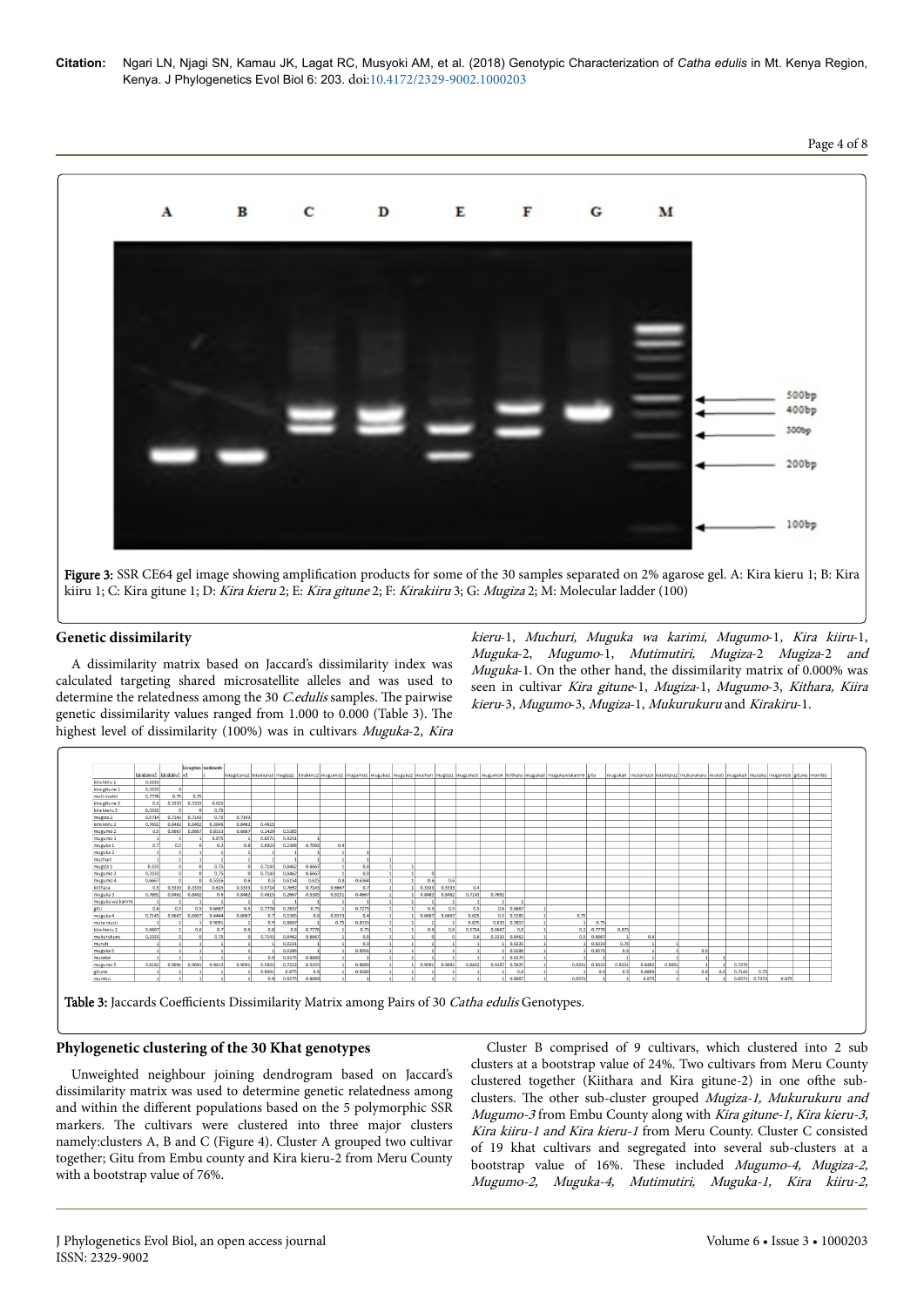



# **Principal coordinates analysis (PCoA)**

Principal coordinate analysis was done to visualize the genetic dissimilarities between cultivars following which the two-dimensional plot was drawn. As the plot shows, the first principal coordinate accounts for 43.33% of the total variation while the second coordinate accounts for 28.19% of the variation (Figure 5). Нe scatter plot

grouped the 30 khat samples into four parts. Нe first quadrant comprised of 4 cultivars Muguka-3, Mugumo-5, Muguka wa karimi from Embu county, and Kira kieru-2 from Meru county. Quadrant 2 had 3 cultivars Gitu, Muceke and Mumbu from Embu Counties. Quadrants 3 comprised of Kithara, Muchuri from Meru County and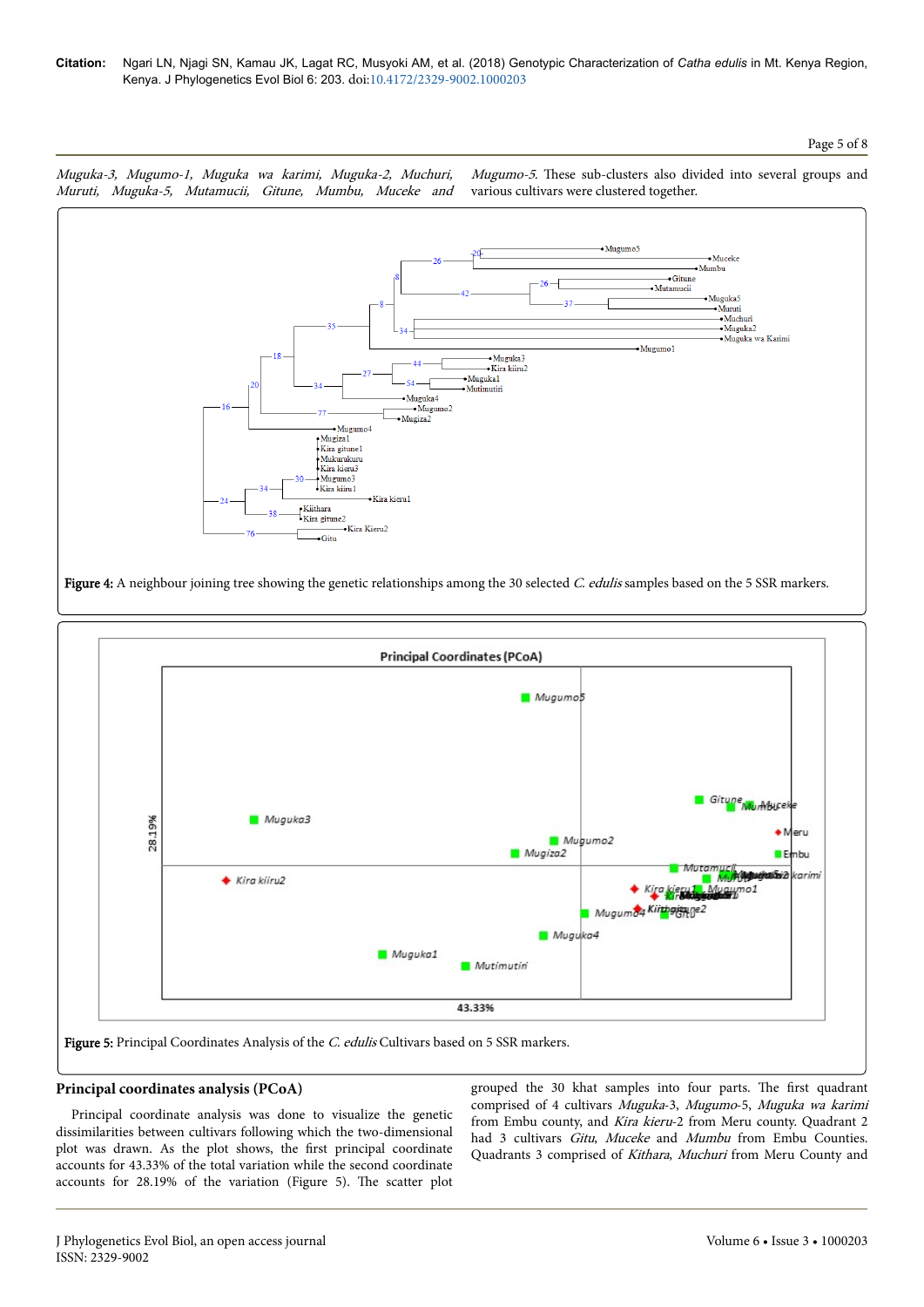Mutimutiri, Muguka-4 and Mugumo-3 from Embu County. Quadrant 4 comprised the most cultivars that clustered together (Figure 4).

### **Analysis of Molecular Variance (AMOVA)**

Analysis of molecular variance (AMOVA) determines genetic variations within and among populations. Ninety three percent (93%) (P<0.001) of genetic variation was distributed within population while 7% (P<0.001) was distributed among populations (Table 4).

| Source of         | Df | SS    | <b>MSD</b> | %Variation | P-value |
|-------------------|----|-------|------------|------------|---------|
| Variation         |    |       |            |            |         |
| Among population  | 2  | 9.733 | 4.87       | 7          |         |
| Within population | 27 | 75.9  | 2.81       | 93         | < 0.001 |
| Total             | 29 | 85.63 | 7.68       | 100        |         |

Table 4: Analysis of Molecular Variance (AMOVA)

### **Discussion**

Genetic variation occurs within and among individual species as well as higher taxonomic groups [32-34]. Factors that contribute to genetic variation include mutations, interactions with the environment, fitness selection and genetic drift [35-39]. Different types of mutations accumulate over time which serves as a source of polymorphism within a species. Useful genetic variations are inheritable and discernible either phenotypically or genetically [35,38,39]. Genetic diversity in plant species is essential for efficient utilization of plant genetic resources. Geographical isolation of populations may cause its genomic drift away from other populations of the same species [40,35]. Variations within a population can be determined through an assessment of gene diversity and allelic richness [40]. Traditionally, morphological characterization has been used in identifying species but over the years, DNA profiling is commonly being used as it is more reliable due to several limitations of morphological data [36,37,39,41].

The current study describes genetic variability of C. edulis in Kenya. A total of 5 SSR markers developed by [42] were used to characterize khat cultivars. PIC values were used to determine levels of polymorphism which revealed the allele diversity and variation between loci. Нree categories of the PIC values and their informative levels have been highlighted by [42]. Нe PIC values take into account the number of alleles and their distribution, thus determining the strength of the markers [43]. Нe PIC values range from 0 to 1 with values that are greater than 0.5 being highly informative. Нe PIC values ranging from 0.25 to 0.5 show a reasonably informative marker while those with values less than 0.25 are slightly informative [20,21,43] Based on this, markers CE 37 and CE 39 were reasonably informative. Нe 5 SSR markers generated polymorphic alleles revealing considerable genetic diversity among the various khat genotypes used in this study. Нe mean PIC value observed in this study was 0.2475. Marker CE 37 had PIC value of 0.2878, which was lower than 0.89 as observed by [44] in 23 khat genotypes.

The attained gene diversity had an average of 0.2888 and ranged from 0.2296 to 0.3344. Нis shows that these results were close to what was reported by [45] in Yemen on first comparative study of khat genotypes. It showed between 0.202 and 0.172 on a genotype Abyadh and close to results obtained by [42] 0.40 and 0.29 for Ethiopia and

Kenyan khat population respectively. The different gene diversity attained could be attributed to the use of different set of primers and khat cultivars under study.

The number of alleles had an average of 2.4 alleles, this was lower than what was observed by [42], which ranged between 2 and 16 on evaluation of microsatellite using pyrosequencing. Нe allele frequencies ranged from 78.3% to 86.6%. However, they were higher than what was obtained by [46] who obtained 18.21% in pepper. Нese differences could be due to different markers used. It could also be caused by variation in the nucleotide sequences of flanking regions causing null allele which prevents the primer-template DNA annealing during amplification [42,47].

The grouping of 30 khat samples in a phylogenetic tree into 3 main clusters: A, B and C is an indication of genetic diversity. In cluster A, the two cultivars (Gitu and Kira kieru-2) were grouped together, at a bootstrap value of 76%. Gitu was characterised as a shrub from Embu while Kiira kieru-2, as a tree from Meru county. The cluster showed a high level of relatedness amongst these cultivars. Нis can be attributed to the existence of common ancestry [48]. In cluster B, there were 2 sub-clusters which divided into two groups. Most of the cultivars clustered together regardless of their geographical origin. Нis shows that there was no much differentiation between the sub-populations. For example, Mugiza-1, Mugumo-3 and Mukurukuru from Embu County and Kiira gitune-1, Kiira kieru-3, and Kiira kiiru-1 from Meru were grouped together indicating similarity of 100%. Нis is regardless of the cultivars being collected from varying geographic regions and different agronomic practices. This shows that they were similar cultivars despite the different names given by the locals and growth habitats Нerefore, there is a possible existence of a common gene pool.

Cluster C segregated into several sub-clusters at a bootstrap value of 16% and consisted of 19 cultivars, each clustering into different groups. The cultivars in this cluster comprised both cultivars collected from different geographical regions with different local names. Despite the different given names, these cultivars grouped in the same cluster. The many sub clusters dividing from the main clusters suggests that there is high level of genetic variability in Mt. Kenya region khat cultivars. Populations from different geographical regions and growth types in Mt. Kenya region showed genetic differentiation. This result concurs with the results obtained by [45] in genotyping of khat in Yemen using RAPD markers. His study revealed that populations from different geographical regions and growth habits in Yemen had clear genetic differentiation.

Genetic dissimilarity in khat cultivars ranged from 1.0000 to 0.0000. The highest dissimilarity of 100 % was in cultivars Muguka-2, Kira kieru-1, Muchuri, Muguka wa karimi, Mugumo-1, Kira kiru-1, Muguka-2, Mugumo-1, Mutimutiri, Mugiza-2 and Muguka-1. Нis indicated a wide variation among the cultivars. Dissimilarity matrix of 0.000% was observed in genotypes Kira gitune-1, Mugiza-1, Mugumo-3, Kithara, Kiira kieru-3, Mugumo-3, Mugiza-1, Mukurukuru and Kira kiru-1, which showed that they had a common ancestry. Нe genetic distance of 0.000 corresponded with that found in wheat genotypes such as Balaka vs Aghrani and Triticale vs BAW-1036 [49].

Unweighted neighbour joining tree and PCoA clustering pattern gives similarity that help to analyse the dissimilarity index among cultivars. Cultivars that cluster in a one quadrant are closely related. A two-dimensional scatter plot involving all 30 khat samples showed that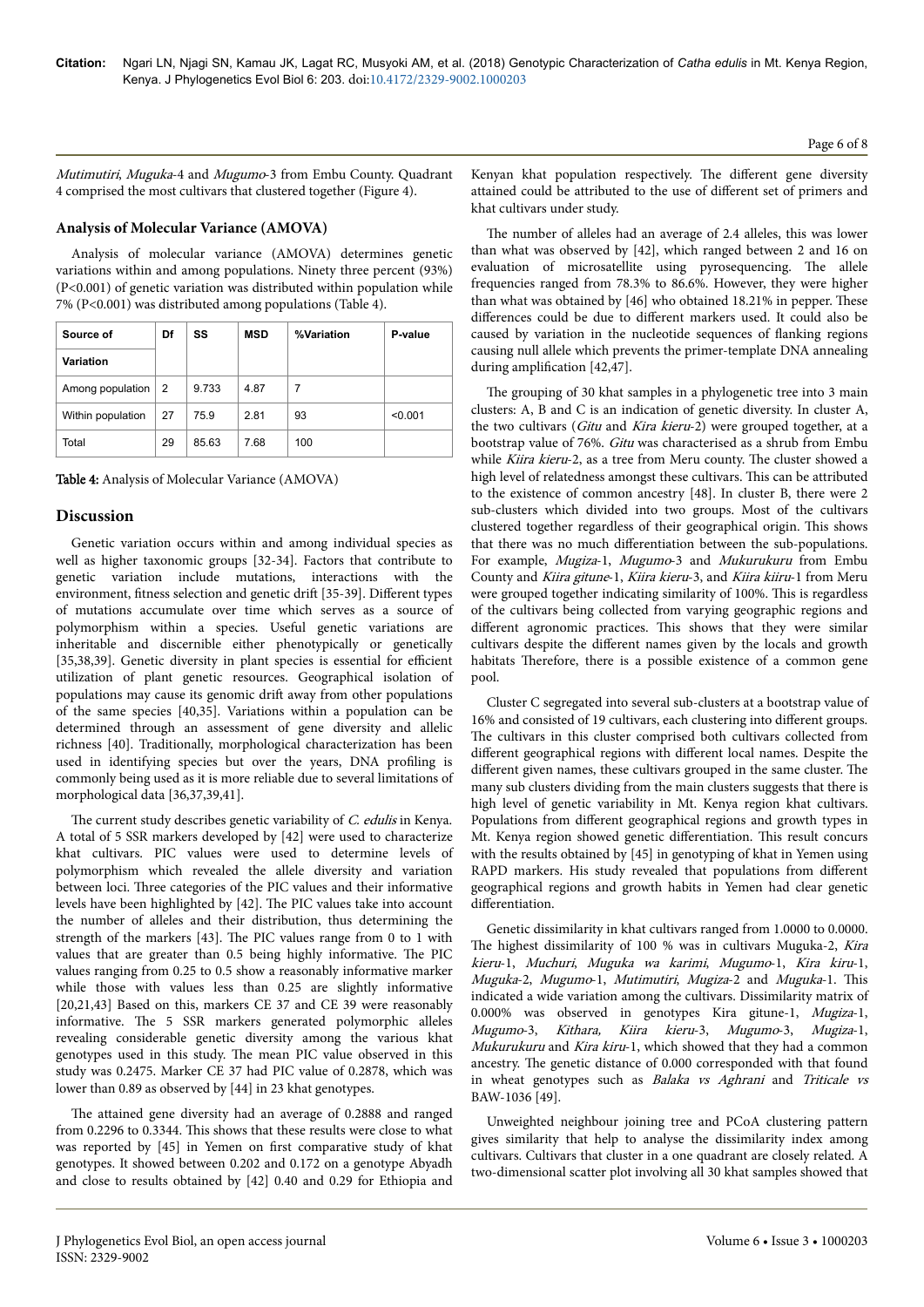the first two PCoA axes accounted for 43.33% and 28.19% of the genetic variation among populations. Нe obtained coordinates showed that coordinate 1 had the highest variability followed by coordinate 2 that had the next greatest variability. Нerefore, the cultivars that are located further to one another have less similarity than those that are closer. Lower coordinates of 29.43% and 19.89% in coordinates 1 and 2 respectively in 12 rice genotypes using 8 SSR markers was obtained [48].

Euclidean distance matrix [50] was used to perform Analysis of Molecular Variance (AMOVA) within and among 30 khat individuals then variations in the population were compared. Percentage variations showed that there was genetic diversity among the Meru and Embu khat cultivars. Нe results indicated that 93% of the total variation was within the populations, while 7% was among populations. It is reported a closely related result that observed 97.3% of total variation in Eritrean barley using SSR markers [51]. It is reported similar huge differences in percentage variations between and among a group of khat genotypes studied using SSR markers [42].

Gene flow or mutations could be the origin of high genetic variation within the sample population [52,34]. On the other hand, sharing of the same SSR profiles among the cultivars could account for the relatively low genetic variation among these khat cultivars. Also common ancestry of cultivars could contribute to low variability despite the fact that they are grown in different countries [34].

# **Conclusion**

Thirty Khat genotype showed genetic diversity using SSR markers that was within the range obtained in other studies. In addition the study re affirms the value of SSR Markers in the use of genetic diversity. Finally the study showed that the khat population from different Meru and Embu Counties did not cluster based on their geographical origin and the different local names given.

### **Recommendations**

The SSR markers used in this study may be useful to construct a genome database for khat breeding programmes and characterization of khat cultivars.

The study could help in conservation of genetically distinct  $C$ . edulis cultivars collected in Embu and Meru cultivars.

#### **Suggestions for further research**

Genotyping by sequencing should be conducted on these khat cultivars based on geographical region to give more details on genetic diversity.

# **Conflict of Interest**

The authors declare no conflict of interests.

### **References**

- ECCD (2006) Assessment of Khat (Catha edulis Forsk).Document # ECDD 2006/4.4. WHO Expert Committee on Drug Dependence (ECDD).
- 2. Getasetegn M (2016) Chemical composition of Catha edulis (khat): a review. Phytochem Rev 15: 907-920.
- 3. Sikiru L (2012) Flower of paradise (Khat: Catha edulis): Psychosocial, health and sports perspectives. Afr J Health Sci 22: 61-175.
- 4. Luqman W, Danowski TS (1976) Нe use of Khat (Catha edulis) in Yemen: social and medical observations. Ann Intern Med 85: 246-249.
- 5. Cox H (2003) Adverse effects [of Khat: a review. Adv Psych Treatment 9:](https://doi.org/10.1192/apt.9.6.456) [456- 463.](https://doi.org/10.1192/apt.9.6.456)
- 6. [Al Motarreb A, Baker K, Broadley KJ \(2002\) Khat: pharmacological and](https://doi.org/10.1002/ptr.1106) [medical aspects and its social use in Yemen. Phytother Res 16: 403-413.](https://doi.org/10.1002/ptr.1106)
- 7. ACMD (2005) Khat (qat): Assessment of risk to the individual and communities in the UK.
- 8. National Drug Intelligence Center (2007). Information Bulletin: Khat (Catha edulis) Online.
- 9. Anderson D, Beckerleg S, Hailu D, Klein A (2007) Нe Khat controversy: stimulating the debate on drugs. Berg: Oxford.
- 10. Nyongesa AW, Onyango DW (2010) Khat (Catha edulis Forsk): A bane or boon to humanity. J Ethnomed 28: 187-209.
- 11. [Pennings EJM, Opperhuizen A, Van Amsterdam JGC \(2008\) Risk](https://doi.org/10.1016/j.yrtph.2008.08.005) [assessment of khat use in the Netherlands: A review based on adverse](https://doi.org/10.1016/j.yrtph.2008.08.005) health effects, [prevalence, criminal involvement and public order. Regul](https://doi.org/10.1016/j.yrtph.2008.08.005) [Toxicol Pharmacol 52: 199-207.](https://doi.org/10.1016/j.yrtph.2008.08.005)
- 12. [Bogale T, Engidawork E, Yisma E \(2016\) Subchronic oral administration](https://dx.doi.org/10.1186%2Fs12906-016-1145-6) [of crude khat extract \(Catha edulis forsk\) induces schizophernic-like](https://dx.doi.org/10.1186%2Fs12906-016-1145-6) [symptoms in mice. BMC Complement Altern Med 16: 1-9.](https://dx.doi.org/10.1186%2Fs12906-016-1145-6)
- 13. Brenneisen R, Fisch HU, Koelbing U, Geisshusler S, Kalix P (1990) Amphetamine like effects in humans of the khat alkaloid cathinone. Br J Clin Pharmacol 30: 825-828.
- 14. Odenwald M, Neuner F, Schauer M, Elbert T, Catani C, et al. (2005) Khat use as risk factor for psychotic disorders: A cross-sectional and casecontrol study in Somalia. BMC Med 3: 5-15.
- 15. De Vicentel MC, GuzmÆn FA, Engels J, Ramanatha Rao V (2005) Genetic characterization and its use in decision making for the conservation of crop germplasm. Нe role of biotechnology villa gualino, Turin, Italy.
- 16. Subudhi PK, Nguyen H, Gilbert ML, Rosenow DT (2002) Sorghum improvement: past achievements and future prospects. improvement: Challenges in the twenty first century. Нe Haworth Press, Binghamtom, New York 109-159.
- 17. Das S, Rajagopal J, Bhatia S, Srivastava PS, Lakshmikumaran M (1999) Assessment of genetic variation within Brassica campestris cultivars using amplified fragment length polymorphism and random amplification of polymorphic DNA markers. J Biosci 24: 433-440.
- 18. [Govindaraj M, Vetriventhan M, Srinivasan M \(2015\) Importance of](http://dx.doi.org/10.1155/2015/431487) [Genetic Diversity Assessment in Crop Plants and its Recent Advances: An](http://dx.doi.org/10.1155/2015/431487) [Overview of its Analytical Perspectives. Genet Res Int 1-14.](http://dx.doi.org/10.1155/2015/431487)
- 19. Christians GE (2003) Identification of Molecular Markers Linked to Woolly Apple Aphid (Eriosoma lanigerum) (Hausmann) Resistance in Apple, Doctoral dissertation, Stellenbosch: Stellenbosch University.
- 20. [Musyoki MA, Kioko WF, Mathew NP, Muriira KG, Wavinya ND \(2015\)](http://dx.doi.org/10.4172/2329-8863.1000193) [Genetic Diversity Studies on Selected Rice \(Oryza sativa L.\) 77 Genotypes](http://dx.doi.org/10.4172/2329-8863.1000193) [Based on Amylose Content and Gelatinization Temperature. Adv Crop](http://dx.doi.org/10.4172/2329-8863.1000193) [Sci Tech 3: 193-199.](http://dx.doi.org/10.4172/2329-8863.1000193)
- 21. [Matheri F, Mwangi M, Runo S, Ngugi M, Kirubi DT, et al. \(2016\)](http://dx.doi.org/10.4172/2329-8863.1000226) [Phenotypic Characterization of Selected Kenyan Purple and Yellow](http://dx.doi.org/10.4172/2329-8863.1000226) [Passion Fruit Genotypes Based on Morpho-Agronomic Descriptors. Adv](http://dx.doi.org/10.4172/2329-8863.1000226) [Crop Sci Tech 4: 1-5.](http://dx.doi.org/10.4172/2329-8863.1000226)
- 22. [Mohammadi SA, Prasanna BM \(2003\) Analysis of genetic diversity in](http://dx.doi.org/10.2135/cropsci2003.1235) [crop plants. Salient statistical tools and considerations. Crop Sci 43:](http://dx.doi.org/10.2135/cropsci2003.1235) [1235-1248.](http://dx.doi.org/10.2135/cropsci2003.1235)
- 23. [Wanjala BW, Obonyo M, Wachira FN, Muchugi A, Mulaa M, et al. \(2013\)](https://doi.org/10.1093/aobpla/plt022) [Genetic diversity in Napier grass \(Pennisetum purpureum\) cultivars:](https://doi.org/10.1093/aobpla/plt022) [implications for breeding and conservation. AoB Plants 5: 1-10.](https://doi.org/10.1093/aobpla/plt022)
- 24. [Sarkhosh A, Zamani Z, Fatahi R, Ebadi A \(2006\) RAPD markers reveal](https://doi.org/10.1016/j.scienta.2006.07.033) [polymorphism among some Iranian pomegranate \(Punica granatum L.\)](https://doi.org/10.1016/j.scienta.2006.07.033) [genotypes. Scientia Horticulturae 111: 24-29.](https://doi.org/10.1016/j.scienta.2006.07.033)
- 25. Gupta PK, Balyan HS, Sharma PC, Ramesh, B. (1996). Microsatellites in plants: a new class of molecular markers. Curr Sci 70: 45-54.